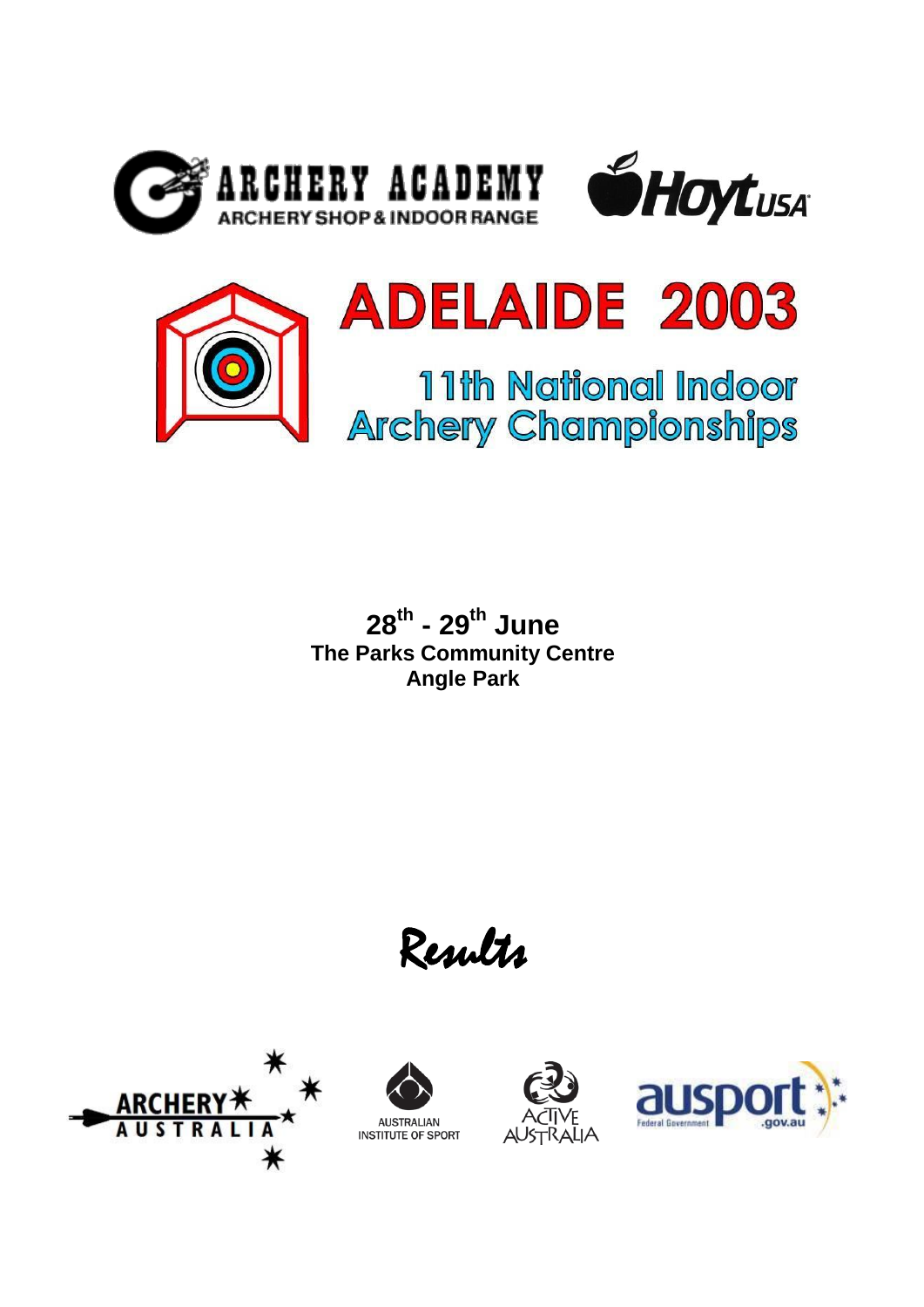## **ARCHERY ACADEMY YOUR MAIL ORDER PRO SHOP**



HOME IN ADELAIDE TO THE REVOLUTIONARY

## **HOYT CAM and A HALF**

We trust you enjoyed your time at the 11<sup>th</sup> National Indoor Archery Championships.

**19 Ferry Avenue Melrose Park SA 5039 Phone 08 8276 1425 Fax 08 8277 3070 email info@archeryacademy.com.au www.archeryacademy.com.au**

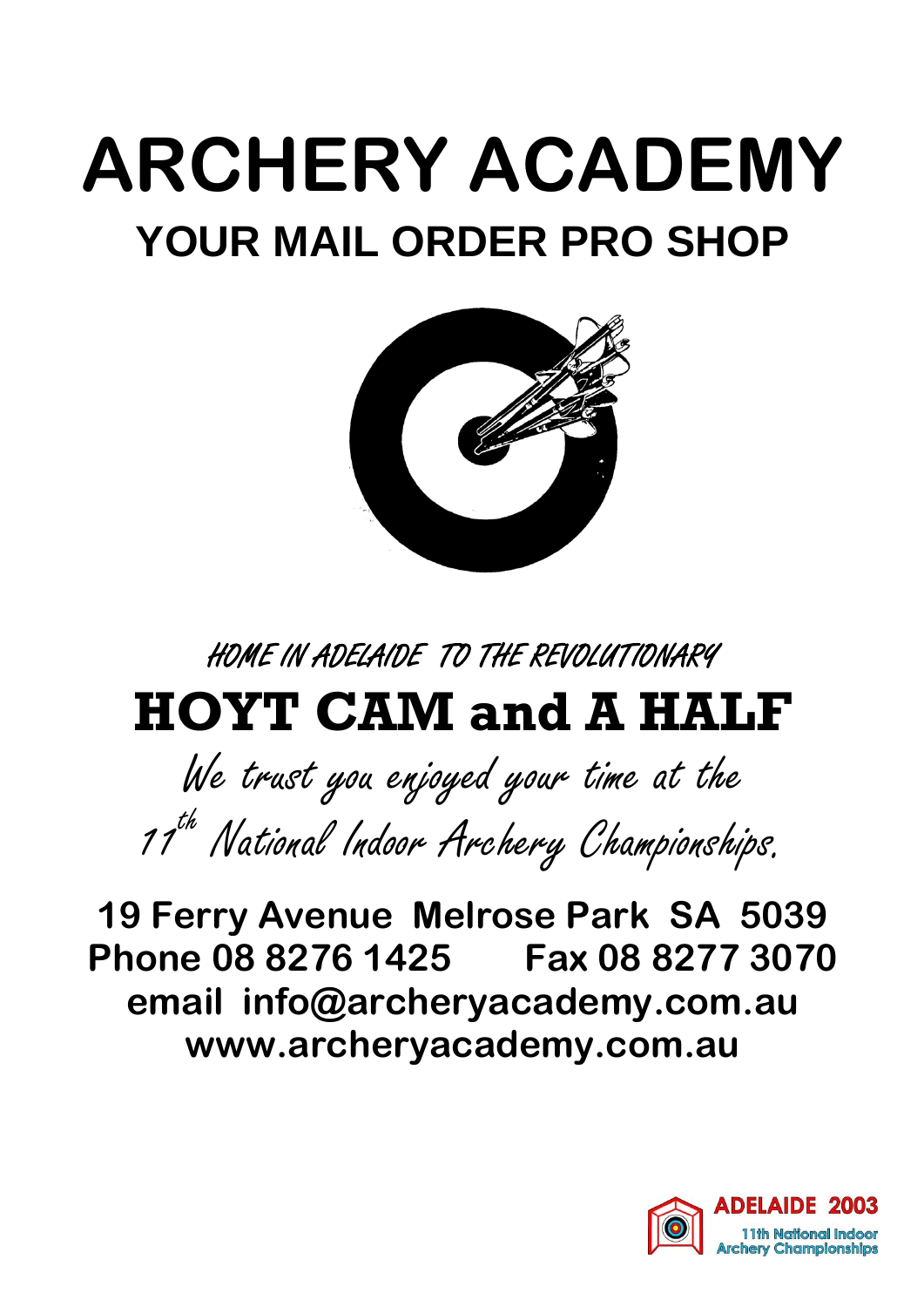### **RESULTS**

|                |                                    | 18m FITA Indoor Round |       |       |      |                |       |  |
|----------------|------------------------------------|-----------------------|-------|-------|------|----------------|-------|--|
|                | <b>Competitor</b>                  | <b>State</b>          | Day 1 | Day 2 | Hits | <b>Tens</b>    | Total |  |
|                | Veteran 60+ Male Recurve           |                       |       |       |      |                |       |  |
| 1              | Allen Brown                        | SА                    | 520   | 524   | 120  | 30             | 1044  |  |
| $\overline{2}$ | <b>Ted Holland</b>                 | Vic                   | 503   | 515   | 120  | 21             | 1018  |  |
| 3              | John Pallant                       | <b>NSW</b>            | 439   | 471   | 120  | 18             | 910   |  |
| 4              | Andrew McGarva                     | <b>NSW</b>            | 370   | 417   | 117  | 10             | 787   |  |
|                |                                    |                       |       |       |      |                |       |  |
|                | Veteran 60+ Male Longbow           |                       |       |       |      |                |       |  |
| 1              | <b>Brian Byett</b>                 | <b>WA</b>             | 281   | 321   | 107  | 3              | 602   |  |
|                |                                    |                       |       |       |      |                |       |  |
|                | Veteran 60+ Male Crossbow          |                       |       |       |      |                |       |  |
|                |                                    | SА                    |       |       | 120  | 26             | 1056  |  |
| 1              | William Pennington                 |                       | 520   | 536   |      |                |       |  |
|                |                                    |                       |       |       |      |                |       |  |
|                | Veteran 60+ Male Compound          |                       |       |       |      |                |       |  |
| 1              | Robert Hoffmann                    | SА                    | 545   | 546   | 120  | 23             | 1091  |  |
| $\overline{2}$ | Ron Bentley                        | <b>SA</b>             | 526   | 539   | 119  | 23             | 1065  |  |
| 3              | <b>Bruce Gardner</b>               | SА                    | 518   | 517   | 120  | 19             | 1035  |  |
|                |                                    |                       |       |       |      |                |       |  |
|                | Veteran 60+ Male Barebow Compound  |                       |       |       |      |                |       |  |
| 1              | <b>Gerald Hawkins</b>              | SA                    | 481   | 496   | 120  | 23             | 977   |  |
|                |                                    |                       |       |       |      |                |       |  |
|                | Veteran 60+ Female Recurve         |                       |       |       |      |                |       |  |
| 1              | <b>Trish Pallant</b>               | <b>NSW</b>            | 501   | 480   | 119  | 23             | 981   |  |
|                |                                    |                       |       |       |      |                |       |  |
|                | Veteran 60+ Female Longbow         |                       |       |       |      |                |       |  |
| 1              | Janet Wilson                       | SА                    | 287   | 270   | 106  | 1              | 557   |  |
|                |                                    |                       |       |       |      |                |       |  |
|                | Veteran 60+ Female Crossbow        |                       |       |       |      |                |       |  |
| 1              | Vera Pennington                    | SА                    | 436   | 470   | 120  | 14             | 906   |  |
|                |                                    |                       |       |       |      |                |       |  |
|                | Veteran 60+ Female Compound        |                       |       |       |      |                |       |  |
| 1              | Aileen Anderson                    | SА                    | 504   | 524   | 120  | 5              | 1028  |  |
|                |                                    |                       |       |       |      |                |       |  |
|                | Veteran 50-59 Male Recurve         |                       |       |       |      |                |       |  |
|                |                                    |                       |       |       |      |                |       |  |
| 1              | Norm Drummond                      | Vic                   | 472   | 474   | 120  | 20             | 946   |  |
| $\overline{2}$ | Max Harrison                       | SA                    | 490   | 455   | 115  | 26             | 945   |  |
| 3              | John Tibble                        | Vic                   | 327   | 298   | 114  | 5              | 625   |  |
|                |                                    |                       |       |       |      |                |       |  |
|                | Veteran 50-59 Male Compound        |                       |       |       |      |                |       |  |
| $\mathbf{1}$   | Allan McVicar                      | <b>NSW</b>            | 554   | 555   | 120  | 34             | 1109  |  |
| $\overline{2}$ | Michael Cowie                      | Sth Qld               | 557   | 549   | 120  | 35             | 1106  |  |
| 3              | Robert Welden                      | <b>SA</b>             | 555   | 551   | 120  | 34             | 1106  |  |
| 4              | Peter Bailey                       | <b>SA</b>             | 549   | 545   | 120  | 27             | 1094  |  |
| 5              | <b>Greg Goebel</b>                 | Sth Qld               | 551   | 540   | 120  | 24             | 1091  |  |
| 6              | Ken Raye                           | <b>NSW</b>            | 526   | 529   | 119  | 19             | 1055  |  |
| $\overline{7}$ | <b>Robert Kirby</b>                | <b>SA</b>             | 506   | 494   | 120  | 8              | 1000  |  |
| 8              | lan Harris                         | <b>SA</b>             | 486   | 503   | 119  | $\overline{7}$ | 989   |  |
|                |                                    |                       |       |       |      |                |       |  |
|                | Veteran 50-59 Male Barebow Recurve |                       |       |       |      |                |       |  |
| 1              | <b>Graham Kuchel</b>               | <b>SA</b>             | 461   | 473   | 120  | 20             | 934   |  |
|                |                                    |                       |       |       |      |                |       |  |

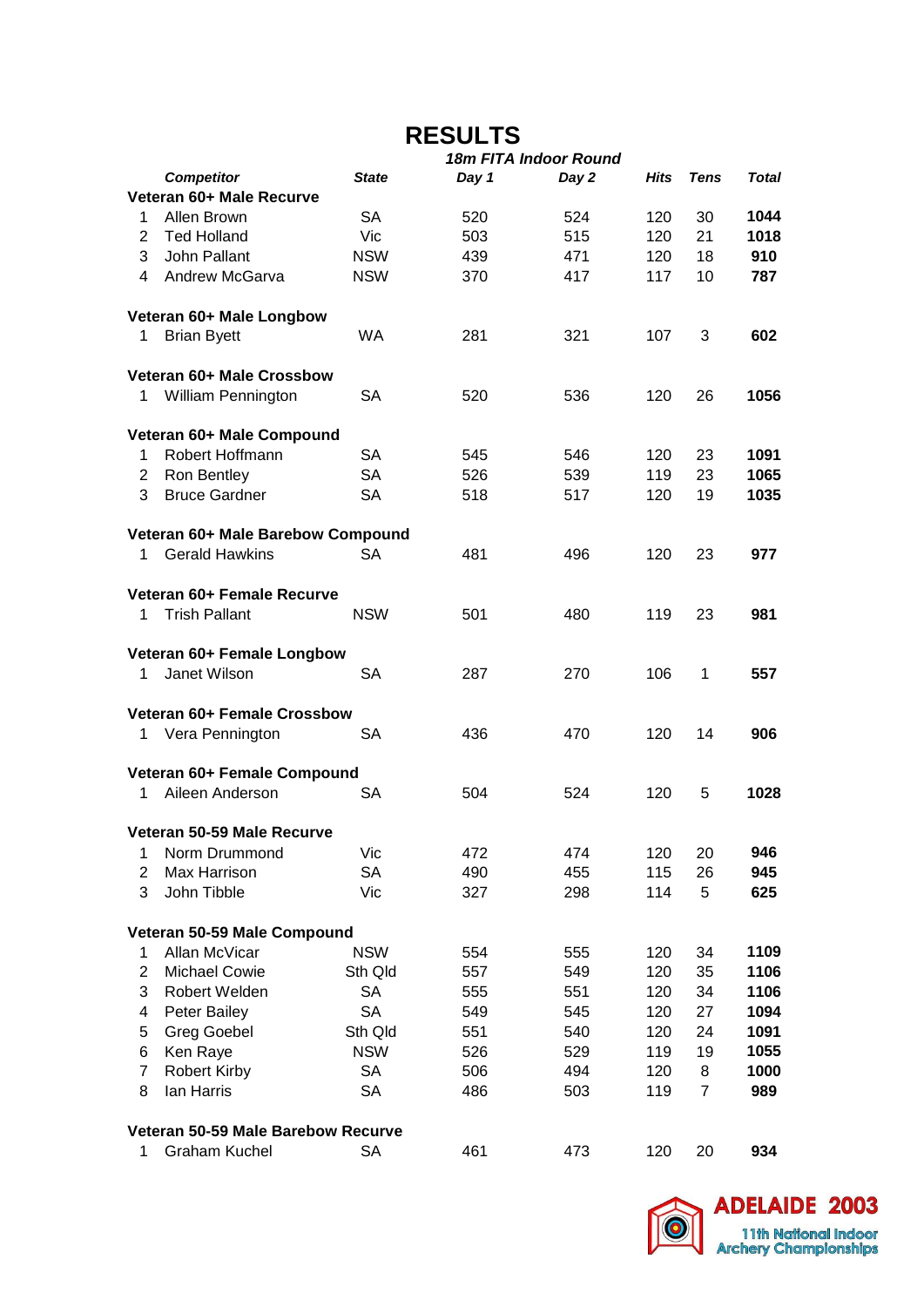|                |                                      | <b>18m FITA Indoor Round</b> |       |       |             |                |       |  |
|----------------|--------------------------------------|------------------------------|-------|-------|-------------|----------------|-------|--|
|                | <b>Competitor</b>                    | <b>State</b>                 | Day 1 | Day 2 | <b>Hits</b> | <b>Tens</b>    | Total |  |
|                | Veteran 50-59 Female Recurve         |                              |       |       |             |                |       |  |
| 1              | Robyn McGarva                        | <b>NSW</b>                   | 460   | 452   | 120         | 15             | 912   |  |
| $\overline{2}$ | <b>Glynis Taylor</b>                 | Sth Qld                      | 452   | 383   | 120         | $\overline{7}$ | 835   |  |
|                | Veteran 50-59 Female Compound        |                              |       |       |             |                |       |  |
| 1              | June Welden                          | SA                           | 548   | 550   | 120         | 28             | 1098  |  |
| $\overline{2}$ | Judith Brown                         | <b>SA</b>                    | 480   | 504   | 120         | 9              | 984   |  |
|                |                                      |                              |       |       |             |                |       |  |
|                | Veteran 50-59 Female Barebow Recurve |                              |       |       |             |                |       |  |
| 1              | June Fennell                         | <b>SA</b>                    | 342   | 379   | 119         | 3              | 721   |  |
|                | <b>Open Female Crossbow</b>          |                              |       |       |             |                |       |  |
| 1              | Deborah Upright                      | SА                           | 583   | 583   | 120         | 89             | 1166  |  |
|                | <b>Open Female Recurve</b>           |                              |       |       |             |                |       |  |
| 1              | Sandra Elliott                       | Vic                          | 526   | 519   | 120         | 32             | 1045  |  |
| $\overline{2}$ | <b>Helen Austin</b>                  | Sth Qld                      | 513   | 516   | 118         | 32             | 1029  |  |
| 3              | <b>Karen Glink</b>                   | <b>SA</b>                    | 484   | 495   | 120         | 23             | 979   |  |
| 4              | Stephanie Hayward                    | <b>SA</b>                    | 478   | 449   | 120         | 13             | 927   |  |
|                | <b>Open Male Crossbow</b>            |                              |       |       |             |                |       |  |
| 1              | Mark Goodyer                         | SA                           | 580   | 582   | 120         | 84             | 1162  |  |
| $\overline{2}$ | John Clark                           | <b>SA</b>                    | 571   | 577   | 120         | 64             | 1148  |  |
| 3              | Stephen Jankovic                     | <b>NSW</b>                   | 537   | 561   | 120         | 51             | 1098  |  |
|                | <b>Open Male Recurve</b>             |                              |       |       |             |                |       |  |
| 1              | Michael Watson                       | <b>WA</b>                    | 554   | 543   | 120         | 42             | 1097  |  |
| 2              | Jason Goss                           | Vic                          | 524   | 537   | 120         | 38             | 1061  |  |
| 3              | <b>Andrew Sims</b>                   | <b>SA</b>                    | 442   | 464   | 120         | 19             | 906   |  |
| 4              | <b>Gerry Phipps</b>                  | <b>SA</b>                    | 523   | 0     | 60          | 16             | 523   |  |
|                |                                      |                              |       |       |             |                |       |  |
|                | <b>U12 Female Recurve</b>            |                              |       |       |             |                |       |  |
| 1              | Shenna Wu                            | <b>NSW</b>                   | 230   | 265   | 95          | $\overline{2}$ | 495   |  |
|                | <b>U12 Male Compound</b>             |                              |       |       |             |                |       |  |
| 1              | Tom Benstead                         | <b>NSW</b>                   | 389   | 371   | 116         | 4              | 760   |  |
|                | <b>U12 Male Recurve</b>              |                              |       |       |             |                |       |  |
| 1              | <b>Timothy Goldsmith</b>             | <b>NSW</b>                   | 348   | 393   | 115         | 5              | 741   |  |
| $\overline{2}$ | <b>Trent Turnbull</b>                | <b>SA</b>                    | 248   | 245   | 96          | 6              | 493   |  |
|                | <b>U14 Female Compound</b>           |                              |       |       |             |                |       |  |
| 1              | <b>Chantelle Tripp</b>               | SA                           | 422   | 461   | 120         | 3              | 883   |  |
|                |                                      |                              |       |       |             |                |       |  |
|                | <b>U14 Female Recurve</b>            |                              |       |       |             |                |       |  |
| 1              | Sian Reid                            | <b>WA</b>                    | 420   | 415   | 117         | 8              | 835   |  |
|                | <b>U14 Male Barebow Recurve</b>      |                              |       |       |             |                |       |  |
| 1              | James Burgess                        | <b>SA</b>                    | 177   | 116   | 66          | $\overline{2}$ | 293   |  |

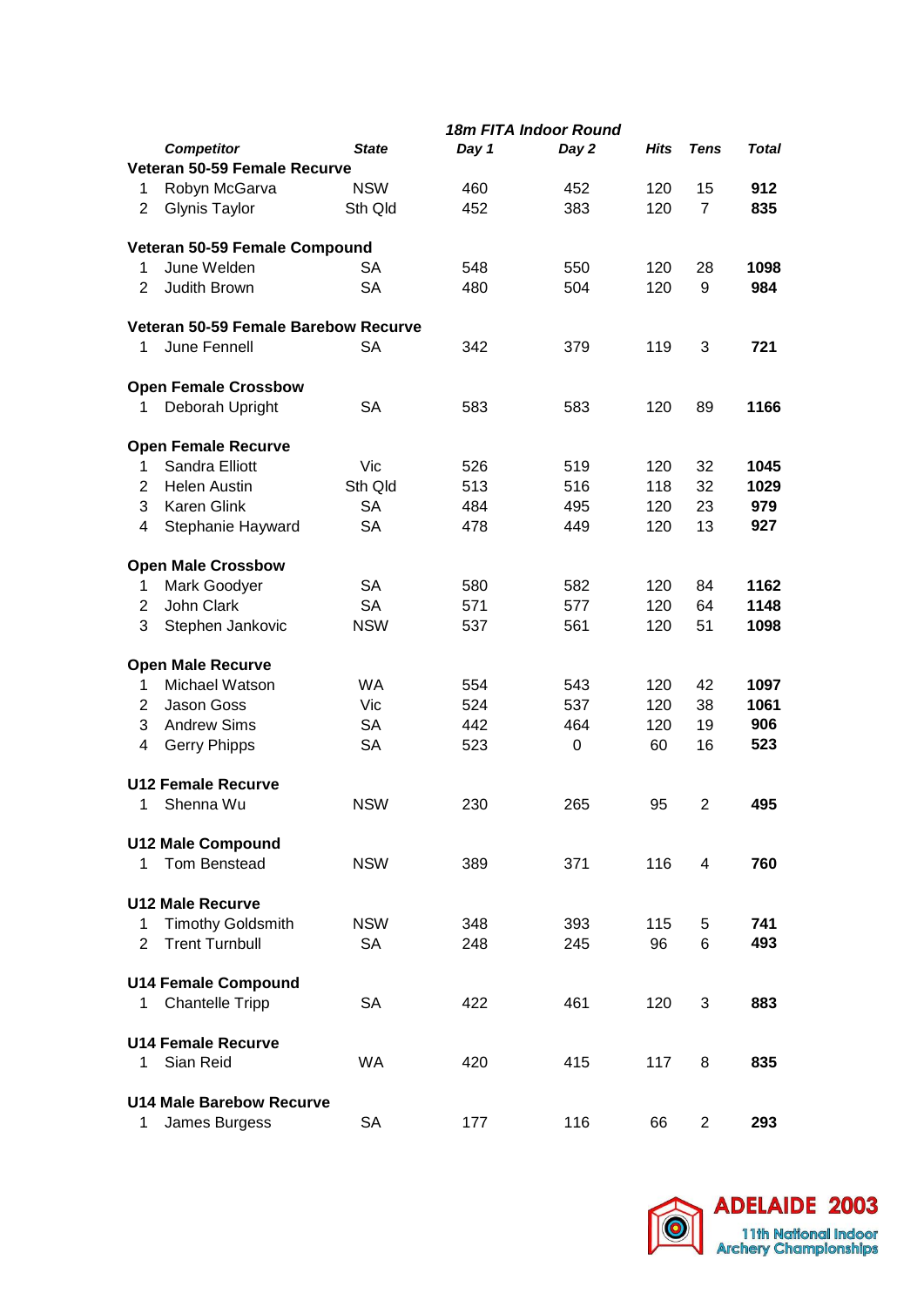|                  |                             | 18m FITA Indoor Round |       |       |             |                |       |  |
|------------------|-----------------------------|-----------------------|-------|-------|-------------|----------------|-------|--|
|                  | <b>Competitor</b>           | <b>State</b>          | Day 1 | Day 2 | <b>Hits</b> | Tens           | Total |  |
|                  | <b>U14 Male Compound</b>    |                       |       |       |             |                |       |  |
| 1                | <b>Wesley Jones</b>         | <b>SA</b>             | 482   | 474   | 120         | $\overline{c}$ | 956   |  |
| $\overline{2}$   | Allan Turnbull              | <b>SA</b>             | 471   | 429   | 119         | $\overline{2}$ | 900   |  |
|                  |                             |                       |       |       |             |                |       |  |
|                  | <b>U14 Male Recurve</b>     |                       |       |       |             |                |       |  |
| 1                | <b>Matthew Sims</b>         | <b>SA</b>             | 490   | 487   | 119         | 16             | 977   |  |
| $\overline{2}$   | <b>Richard Kevin</b>        | <b>NSW</b>            | 435   | 491   | 119         | 8              | 926   |  |
| 3                | Adam Bridges                | <b>NSW</b>            | 392   | 438   | 119         | $\overline{7}$ | 830   |  |
| 4                | <b>Orien Richards</b>       | Vic                   | 290   | 328   | 105         | 6              | 618   |  |
|                  |                             |                       |       |       |             |                |       |  |
|                  | <b>U16 Female Recurve</b>   |                       |       |       |             |                |       |  |
|                  |                             | <b>NSW</b>            | 484   | 333   | 115         | 10             | 817   |  |
| 1                | Lexie Feeney                |                       |       |       |             |                |       |  |
|                  |                             |                       |       |       |             |                |       |  |
|                  | <b>U16 Male Compound</b>    |                       |       |       |             |                |       |  |
| 1                | <b>David Ferrall</b>        | <b>SA</b>             | 544   | 537   | 120         | 22             | 1081  |  |
| $\overline{2}$   | Tom Webb                    | <b>SA</b>             | 523   | 493   | 120         | 12             | 1016  |  |
|                  |                             |                       |       |       |             |                |       |  |
|                  | <b>U18 Female Compound</b>  |                       |       |       |             |                |       |  |
| 1                | Carolyn Pardo               | Sth Qld               | 544   | 530   | 120         | 18             | 1074  |  |
| $\overline{2}$   | Kathryn Jankovic            | <b>NSW</b>            | 530   | 518   | 120         | 16             | 1048  |  |
|                  |                             |                       |       |       |             |                |       |  |
|                  | <b>U18 Female Recurve</b>   |                       |       |       |             |                |       |  |
| 1                | Suzi Englebright            | Sth Qld               | 526   | 516   | 119         | 31             | 1042  |  |
|                  |                             |                       |       |       |             |                |       |  |
|                  | <b>U18 Male Compound</b>    |                       |       |       |             |                |       |  |
| 1                | Jay Moylan                  | <b>SA</b>             | 558   | 560   | 120         | 41             | 1118  |  |
|                  |                             |                       |       |       |             |                |       |  |
|                  | <b>Open Female Compound</b> |                       |       |       |             |                |       |  |
| 1                | Kerry Cheras                | Sth Qld               | 564   | 561   | 120         | 49             | 1125  |  |
| $\overline{2}$   | Leanne Rosenow              | Vic                   | 549   | 550   | 119         | 36             | 1099  |  |
| 3                | <b>Annette Coutts</b>       | Vic                   | 543   | 538   | 120         | 26             | 1081  |  |
| 4                | <b>Sue Martin</b>           | SА                    | 539   | 540   | 120         | 15             | 1079  |  |
| 5                | Marg Whelan                 | <b>SA</b>             | 533   | 539   | 120         | 18             | 1072  |  |
| 6                | <b>Belinda Herbert</b>      | <b>NSW</b>            | 519   | 528   | 120         | 10             | 1047  |  |
| $\overline{7}$   | <b>Tracey Slater</b>        | Vic                   | 519   | 503   | 120         | $\overline{7}$ | 1022  |  |
| 8                | Megan Kuchel                | SA                    | 521   | 500   | 120         | 12             | 1021  |  |
| 9                |                             |                       |       |       |             |                |       |  |
|                  | Jodie Borg                  | SA                    | 486   | 487   | 120         | 9              | 973   |  |
|                  |                             |                       |       |       |             |                |       |  |
|                  | <b>Open Male Compound</b>   |                       |       |       |             |                |       |  |
| 1                | Jay Bowden                  | Sth Qld               | 576   | 577   | 120         | 74             | 1153  |  |
| $\overline{2}$   | Leigh Cornish               | Vic                   | 574   | 579   | 120         | 73             | 1153  |  |
| 3                | <b>Bryce Lee</b>            | Vic                   | 575   | 572   | 120         | 67             | 1147  |  |
| 4                | Paul Malynn                 | Sth Qld               | 569   | 573   | 120         | 62             | 1142  |  |
| 5                | <b>Steve Cheras</b>         | Sth Qld               | 565   | 575   | 120         | 60             | 1140  |  |
| 6                | Peter King                  | Vic                   | 560   | 576   | 120         | 57             | 1136  |  |
| $\boldsymbol{7}$ | Rod Miller                  | Vic                   | 564   | 565   | 119         | 58             | 1129  |  |
| 8                | <b>Rick Dalgarno</b>        | Vic                   | 567   | 559   | 120         | 47             | 1126  |  |
| 9                | Peter Austin                | Sth Qld               | 563   | 562   | 120         | 47             | 1125  |  |
| 10               | David Balmer                | SA                    | 562   | 563   | 120         | 46             | 1125  |  |

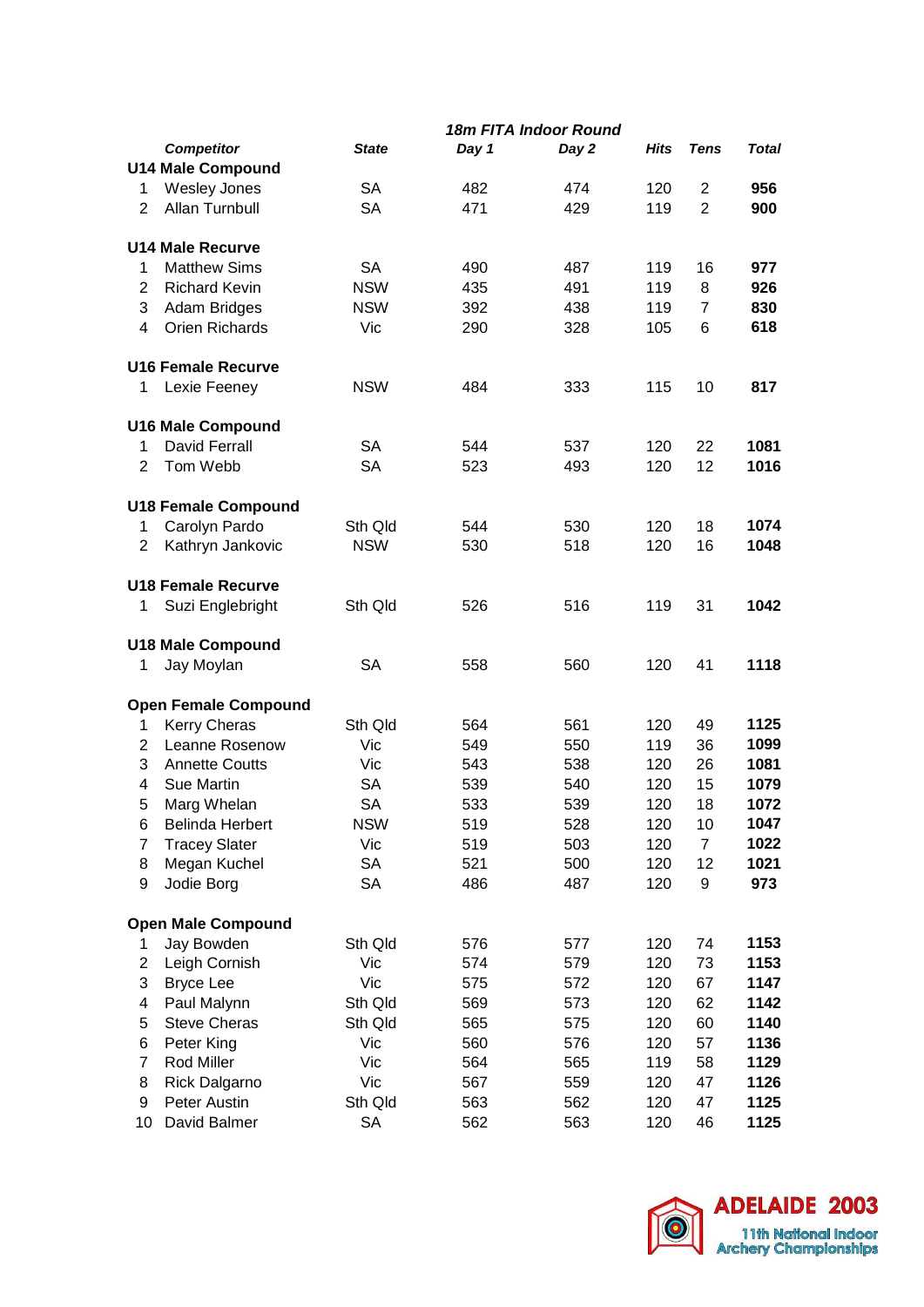|    |                             | 18m FITA Indoor Round |     |       |             |      |              |  |
|----|-----------------------------|-----------------------|-----|-------|-------------|------|--------------|--|
|    | <b>Competitor</b>           | <b>State</b><br>Day 1 |     | Day 2 | <b>Hits</b> | Tens | <b>Total</b> |  |
|    | Open Male Compound (cont'd) |                       |     |       |             |      |              |  |
| 11 | Rino Della-Flora            | SA                    | 554 | 565   | 120         | 46   | 1119         |  |
| 12 | <b>Adrian Greening</b>      | <b>SA</b>             | 559 | 559   | 120         | 43   | 1118         |  |
| 13 | Marcus Anear                | Vic                   | 557 | 561   | 120         | 40   | 1118         |  |
| 14 | Antonio de Liseo            | <b>NSW</b>            | 558 | 558   | 120         | 38   | 1116         |  |
| 15 | Peter Feeney                | <b>NSW</b>            | 552 | 554   | 120         | 36   | 1106         |  |
| 16 | Don Boxall                  | SА                    | 545 | 551   | 120         | 28   | 1096         |  |
| 17 | David Millar                | SA                    | 539 | 553   | 120         | 25   | 1092         |  |
| 18 | Daniel Parisi               | SA                    | 536 | 547   | 120         | 25   | 1083         |  |
| 19 | <b>Tony Pearce</b>          | <b>SA</b>             | 537 | 544   | 119         | 19   | 1081         |  |
| 20 | Jason Hanson                | <b>NSW</b>            | 548 | 529   | 118         | 32   | 1077         |  |
| 21 | David Jones                 | <b>SA</b>             | 501 | 535   | 120         | 13   | 1036         |  |
| 22 | Andrew Catford              | <b>SA</b>             | 466 | 484   | 118         | 11   | 950          |  |
| 23 | Mark Hows                   | SA                    | 466 | 482   | 120         | 7    | 948          |  |
|    |                             |                       |     |       |             |      |              |  |

#### **TEAMS' EVENTS RESULTS**

| Compound |           |                                                                                    | <b>Recurve</b>                       |                 |           |                                                                             |                                   |
|----------|-----------|------------------------------------------------------------------------------------|--------------------------------------|-----------------|-----------|-----------------------------------------------------------------------------|-----------------------------------|
| 1st      | SQ.       | Jay Bowden<br>Paul Malynn<br><b>Steve Cheras</b><br>Kerrry Cheras                  | 1153<br>1142<br>1140<br>1125<br>3435 | 1st             | <b>SA</b> | Allen Brown<br>Karen Glink<br>Max Harrison<br><b>Gerry Phipps</b>           | 1044<br>979<br>945<br>523<br>2968 |
| 2nd      | Vic.      | Leigh Cornish<br><b>Bryce Lee</b><br>Rod Miller<br><b>Bernie Andrews</b>           | 1153<br>1147<br>1129<br>0<br>3429    | 2 <sub>nd</sub> |           | <b>NSW Trish Pallant</b><br>John Pallant<br>Robyn McGarva<br>Andrew McGarva | 981<br>910<br>912<br>787<br>2803  |
| 3rd      | <b>SA</b> | David Balmer<br>Peter Bailey<br>June Welden<br><b>Tony Pearce</b>                  | 1125<br>1094<br>1098<br>1081<br>3317 | 3rd             | Vic.      | Jason Goss<br>Sandra Elliott<br>Orien Richards                              | 1061<br>1045<br>618<br>2724       |
| 4th.     |           | <b>NSW</b> Peter Feeney<br>Tony de Liseo<br>Jason Hanson<br><b>Belinda Herbert</b> | 1196<br>1116<br>1077<br>1047<br>3299 |                 |           |                                                                             |                                   |